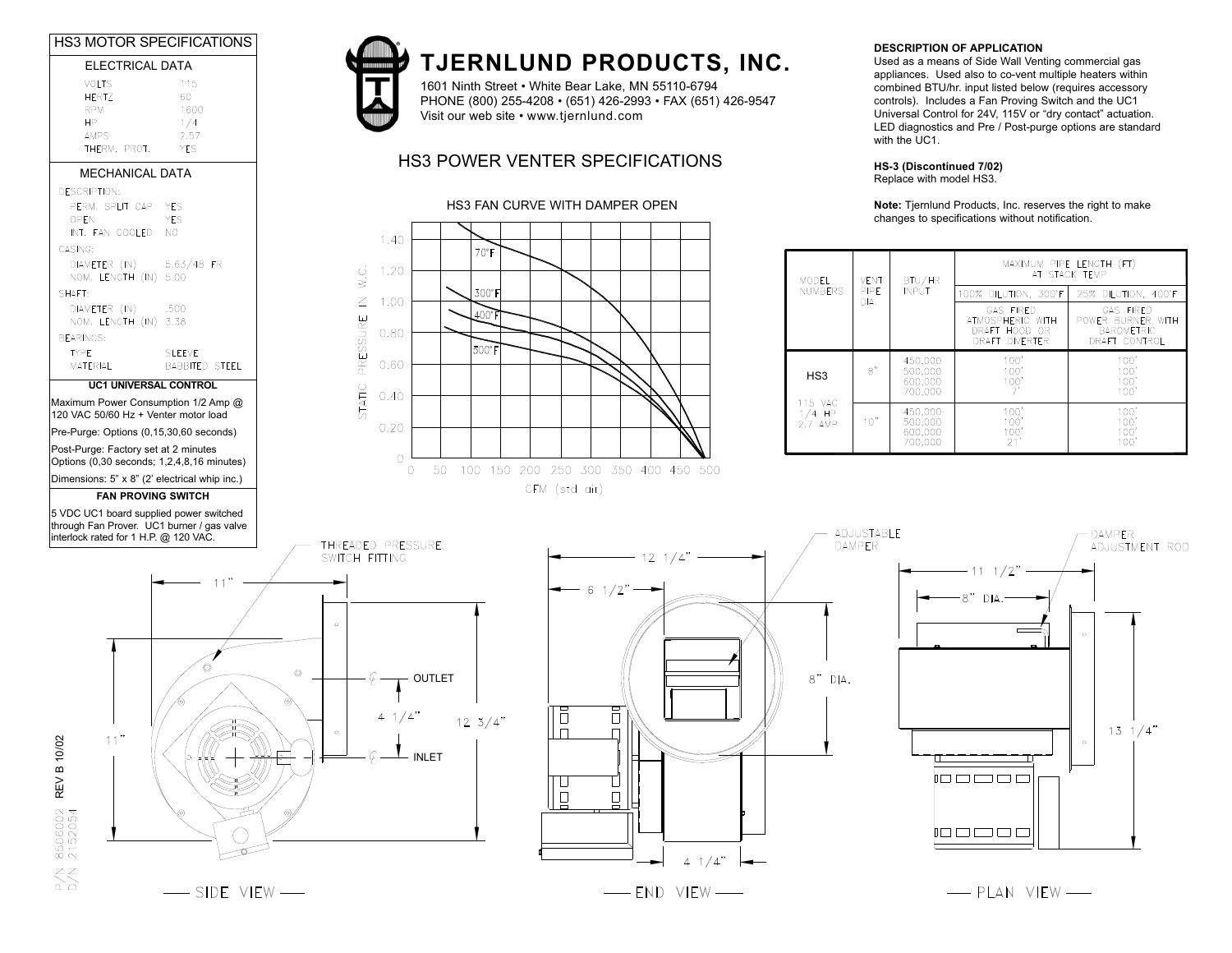|                                                                                                                                                                                                                                 |                                                                                                     |                                                                                                                              | <b>TJERNLUND PROD</b>                                                            |
|---------------------------------------------------------------------------------------------------------------------------------------------------------------------------------------------------------------------------------|-----------------------------------------------------------------------------------------------------|------------------------------------------------------------------------------------------------------------------------------|----------------------------------------------------------------------------------|
| <b>HS4 MOTOR SPECIFICATIONS</b><br><b>ELECTRICAL DATA</b>                                                                                                                                                                       |                                                                                                     |                                                                                                                              |                                                                                  |
|                                                                                                                                                                                                                                 |                                                                                                     |                                                                                                                              | 1601 Ninth Street . White Bear Lake, MN<br>PHONE (800) 255-4208 · (651) 426-2993 |
| <b>VOLTS</b><br><b>HERTZ</b><br><b>RPM</b><br><b>HP</b><br><b>AMPS</b><br>THERM. PROT.                                                                                                                                          | 115<br>60<br>1725<br>1/3<br>5.8<br><b>YES</b>                                                       |                                                                                                                              | Visit our web site • www.tjernlund.com<br><b>HS4 POWER VENTER SPECIFICAT</b>     |
| <b>MECHANICAL DATA</b>                                                                                                                                                                                                          |                                                                                                     |                                                                                                                              |                                                                                  |
| <b>DESCRIPTION:</b><br>SPLIT PHASE CAP STARTYES<br>OPEN<br>INT. FAN COOLED<br>CASING:<br>DIAMETER (IN)<br>NOM. LENGTH (IN)<br>SHAFT:<br>DIAMETER (IN)<br>NOM. LENGTH (IN)<br><b>BEARINGS:</b><br><b>TYPF</b><br><b>MATERIAL</b> | <b>YES</b><br>NO.<br>$5.63/48$ FR<br>8.58<br>.500<br>1.56<br><b>SLEEVE</b><br><b>BABBITED STEEL</b> | 2.2<br>2.0<br>Ċ.<br>1.8<br>$\dot{ }$<br>1.6<br>$\leq$<br>1.4<br>PRESSURE<br>1.2<br>1.0<br>0.8<br>STATIC<br>0.6<br>0.4<br>0.2 | <b>HS4 FAN CURVE WITH DAMPER OPEN</b>                                            |
| <b>UC1 UNIVERSAL CONTROL</b>                                                                                                                                                                                                    |                                                                                                     | 0.0<br>0.4<br>0.0<br>0.2                                                                                                     | 0.6<br>0.8<br>1.0<br>1.2                                                         |
| Maximum Power Consumption 1/2 Amp @ 120 VAC<br>50/60 Hz + Venter motor load                                                                                                                                                     |                                                                                                     |                                                                                                                              | CFM @ 77 DEG F.<br>(THOUSANDS)                                                   |
| Pre-Purge: Options (0,15,30,60 seconds)<br>Post-Purge: Factory set at 2 minutes<br>Options (0,30 seconds; 1,2,4,8,16 minutes)                                                                                                   |                                                                                                     | 13"                                                                                                                          |                                                                                  |
| Dimensions: 5" x 8" (2' electrical whip inc.)                                                                                                                                                                                   |                                                                                                     | DAMPER-                                                                                                                      |                                                                                  |
| <b>FAN PROVING SWITCH</b>                                                                                                                                                                                                       |                                                                                                     | ADJUSTMENT<br>ROD                                                                                                            |                                                                                  |
| 5 VDC UC1 board supplied power switched through<br>Fan Prover. UC1 burner / gas valve interlock rated<br>for 1 H.P. @ 120 VAC.                                                                                                  |                                                                                                     |                                                                                                                              | Ģ                                                                                |
|                                                                                                                                                                                                                                 |                                                                                                     |                                                                                                                              | 7,<br>4                                                                          |



# TJERNLUND PRODUCTS, INC. **TJERNLUND PRODUCTS, INC.**

1601 Ninth Street • White Bear Lake, MN 55110-6794 PHONE (800) 255-4208 • (651) 426-2993 • FAX (651) 426-9547 Visit our web site • www.tjernlund.com

# HS4 POWER VENTER SPECIFICATIONS



#### **DESCRIPTION OF APPLICATION**

ances. Used also to co-vent multiple heaters within combined Used as a means of Side Wall Venting commercial gas appli-BTU/hr. input listed below (requires accessory controls). Includes a Fan Proving Switch and the UC1 Universal Control for 24V, 115V or "dry contact" actuation. LED diagnostics and Pre / Post-purge options are standard with the UC1.

#### **HS-4 (Discontinued 7/02)**

Replace with model HS4.

**Note:** Tjernlund Products, Inc. reserves the right to make changes to specifications without notification.

| MODEL<br><b>NUMBERS</b><br>DIA.       | <b>VENT</b><br>PIPE | BTU/HR<br>INPÚT                                                      | MAXIMUM PIPE LENGTH (FT)<br>AT STACK TEMP                                         |                                                                             |
|---------------------------------------|---------------------|----------------------------------------------------------------------|-----------------------------------------------------------------------------------|-----------------------------------------------------------------------------|
|                                       |                     |                                                                      | 100% DILUTION, 300°F                                                              | DILUTION, 400°F<br>25%                                                      |
|                                       |                     |                                                                      | <b>GAS FIRED</b><br>ATMOSPHERIC WITH<br>DRAFT HOOD OR<br>DRAFT<br><b>DIVERTER</b> | <b>GAS FIRED</b><br>POWER BURNER WITH<br><b>BAROMETRIC</b><br>DRAFT CONTROL |
| HS4<br>115 VAC<br>$1/3$ HP<br>5.8 AMP | 8"                  | 700,000<br>800,000<br>900,000<br>1,000,000<br>1,100,000<br>1.200.000 | 100'<br>100'<br>100'<br>$70'$<br>32'<br>$\overline{5}$                            | 100'<br>100'<br>100'<br>100'<br>100'<br>100'                                |
|                                       | 10"                 | 700,000<br>800,000<br>900,000<br>1,000,000<br>1,100,000<br>1.200.000 | 100'<br>100'<br>100'<br>$\frac{100}{97}$<br>14'                                   | 100'<br>100'<br>100'<br>100'<br>100'<br>100'                                |
|                                       | 12"                 | 700,000<br>800,000<br>900,000<br>1,000,000<br>1,100,000<br>1.200.000 | 100'<br>100'<br>100'<br>100'<br>100'<br>34'                                       | 100'<br>100'<br>100'<br>100'<br>100'<br>100'                                |





- END VIEW -